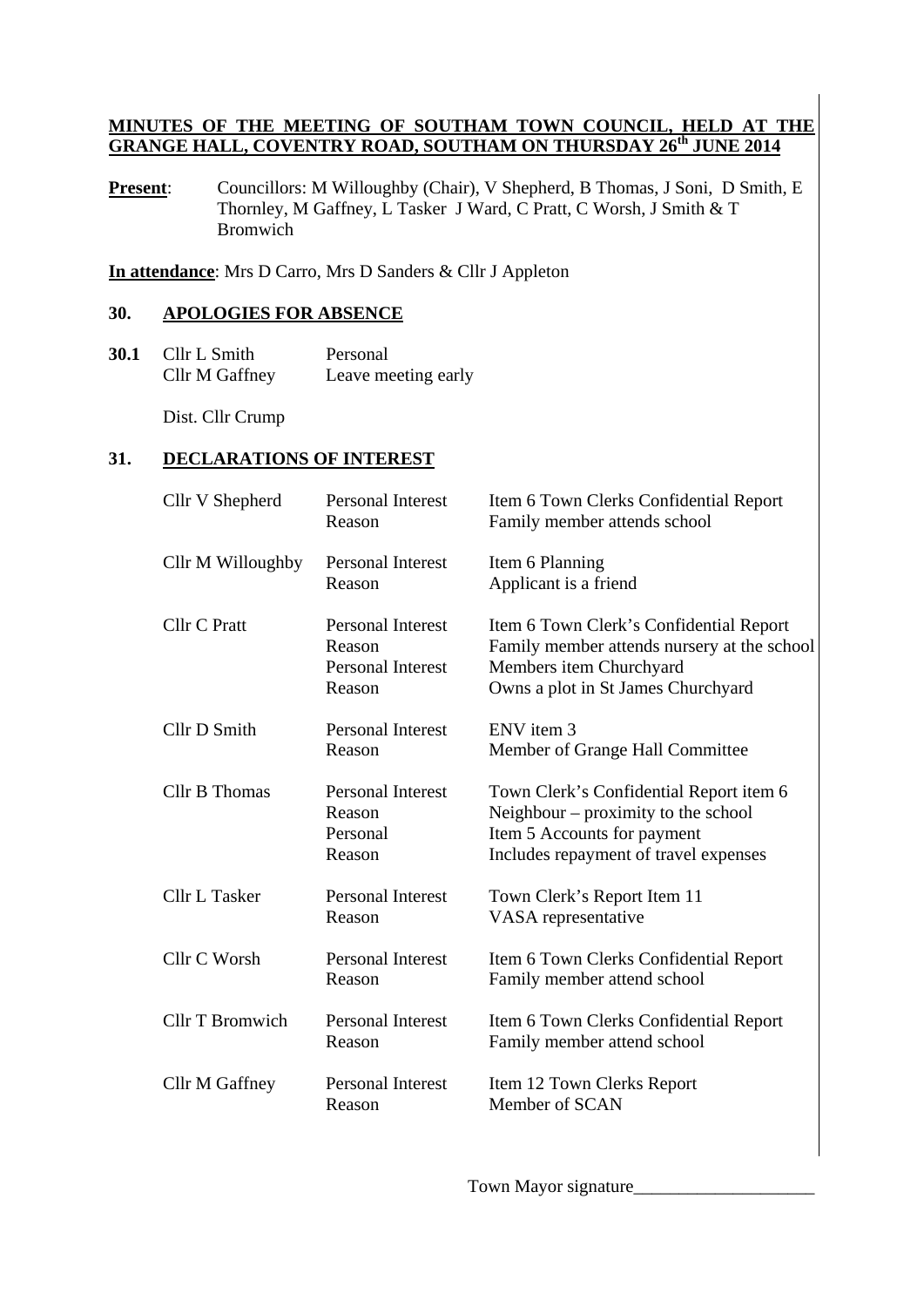## **32. REPRESENTATIONS FROM THE PUBLIC**

# Mr Brian Bromwich, 8 Mill Crescent, Southam

i) Asked what could be done about the parking problems in Mill Crescent. He said that the fire services would have difficulty accessing property in the event of an emergency and that parking on the pavements was also causing problems. ii) he also asked for an explanation as to why the roundabout in Park Lane recreation ground was being discussed in the confidential part of the meeting and not in public.

## Mr Gareth Oubridge, 42 Hillyard Road, Southam

 Asked if the Council had any further information regarding the proposed Banner Homes development in the Southam Area of Restraint and for the Councils view on the proposal

### Mrs Glesni Thomas 9 St Mary's Close

 Thanked the Council on behalf of the Graham Adams Centre for its support when WCC withdrew funding for the Youth Club. She reported that initially attendance was low but it is now much increased. Mrs Thomas also spoke regarding the problem of flyposting in the town in particular the circus posters which have been plastered over telephone boxes.

# **33. MINUTES OF THE PREVIOUS MEETING**

## **RESOLVED:**

**That the Minutes of the Meetings held on Thursday 15th May 2014 and Thursday22nd May 2014 be confirmed and signed by the Mayor** 

#### **34. ACCOUNTS FOR PAYMENT RESOLVED:**

**That payment of accounts dated June 2014, totalling £7768.28 be authorised.** 

# **35. APPLICATIONS FOR PLANNING PERMISSION**

i) Council considered the applications for planning permission detailed on the schedule dated June 2014 upon which the Town Council had been consulted by Stratford District Council.

ii) Planning Application decisions dated June 2014 **Noted** iii) Planning Committee Meeting Dates **Noted** 

# **36. TOWN CLERK'S REPORT**

# **36.1 PUBLIC REPRESENTATIONS**

 i) The Town Clerk advised Mr Bromwich that she has a meeting arranged with the police for next week to discuss parking enforcement in the town and also that talks were ongoing with Orbit on the provision of additional parking space. ii) Mr Bromwich was also advised that item 5 confidential contained commercially sensitive information in the form of quotations for work required and that when a decision has been made the information will be made available to the public.

### Mr Oubridge

 Was advised that the Council had no additional information regarding the proposed development, that no planning application had been received and that the Council could not predetermine an application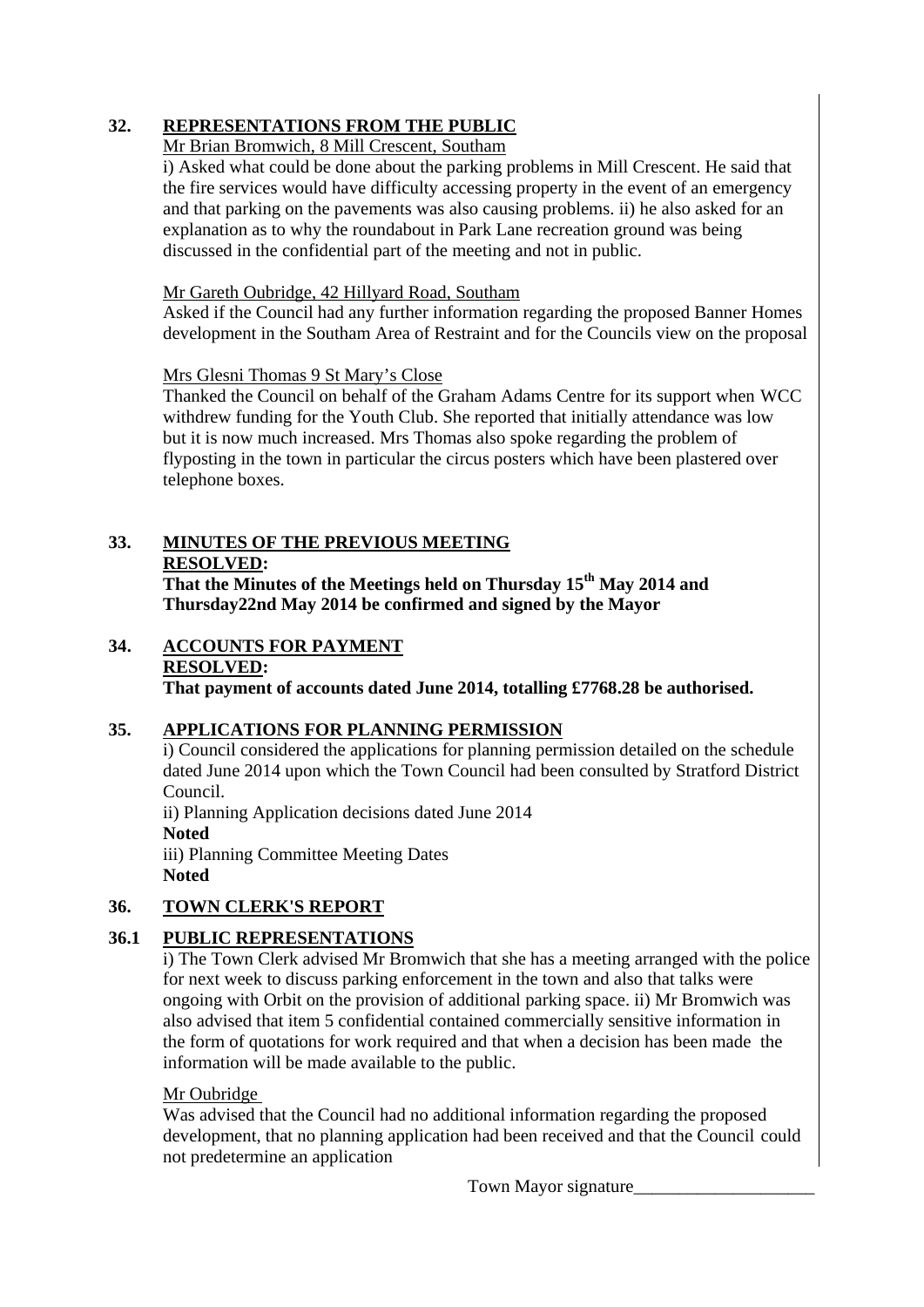### Mrs Thomas

i) Comments regarding the Youth Club were noted

 ii) Was advised that the posters had now been removed from the telephone kiosk and that whenever possible Circus owners and others are advised that posters must be removed after the events have taken place

#### **36.2. ACCOUNTS 2013/2014**

Members considered the Accounts 2013/14 and congratulated the Responsible Finance Officer and Finance Officer on the production and presentation of the accounting information.

# **RESOLVED:**

- **i) To accept the Internal Audit Report for the financial year 2013/14**
- **ii) To approve the accounts 2013/2014**
- **iii) That the statement of Accounts be signed by the Town Mayor and the Town Clerk and submitted to the External Auditor**
- **iv) That the Southam Town Council Annual Governance Statement is approved and signed by the Town Mayor and the Town Clerk**
- **v) That the Financial and Non Financial Risk Assessment is approved and signed by the Town Mayor**
- **vi) That Section 2 Annual Governance Statement be signed by the Town Mayor and the Town Clerk and submitted to the External Auditor**
- **vii) That the Town Council has reviewed and approved its Financial Regulations**
- **viii) That the Town Council has reviewed the Internal Audit process and is satisfied with its scope and effectiveness**

#### **36.3 BUDGET 2014/2015 QUARTERLY REPORT AND BANK RECONCILIATION** Members reviewed the documents and the contents were **Noted**

### **36.4 SOUTHAM@PLAY**

Councillor Ward updated the Council on the meeting with the Southam@play Chairman  **RESOLVED:**

 **That the Town Clerk should provide the Council with an additional report** 

#### **36.5 MAYFIELD ROAD PLAY AREA FENCE REQUEST**  Members considered correspondence from Orbit advising that it would not be installing an additional fence at the Mayfield Road Play Area  **RESOLVED**:  **To ensure Mr Romero is aware of Orbit's decision**

### **36.6 DALLAS BURSTON POLO GROUND – PLANNING APPLICATION 14/01165- PROPOSED CAMPSITE**

Members considered correspondence from a Bascote Heath resident opposing the proposal.

**Noted**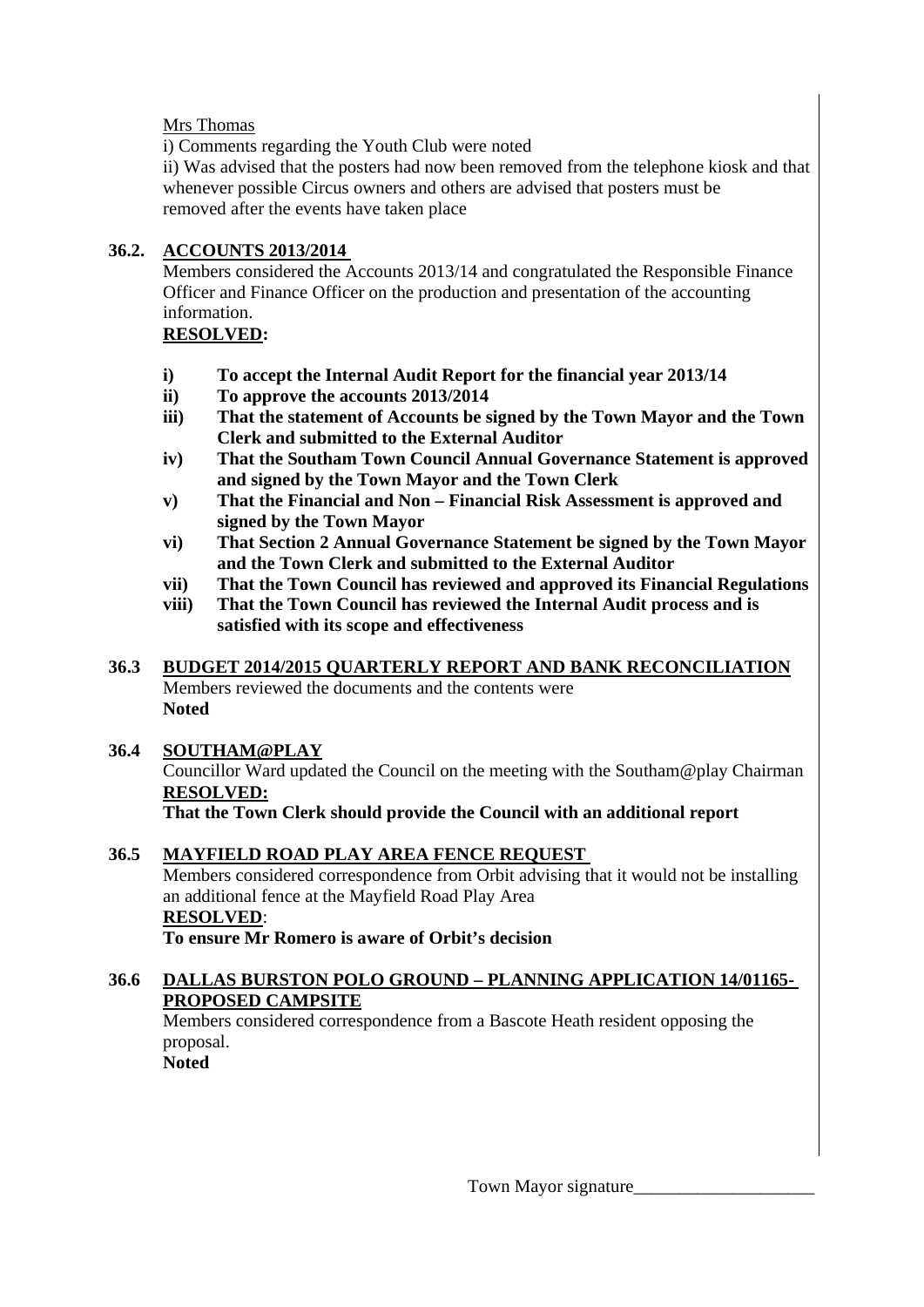# **36.7 STRETCHER RACE ROAD CLOSURE**

Members considered correspondence from a member of the public complaining that the road closure was not properly advertised and the response from SDC that the application was not received until 2 weeks before the event and not the required 12 weeks  **RESOLVED:**

 **i) that the Town Clerk should ascertain who signed off the road closure without the required notice and why it was necessary to have the road closed so long after the stretcher race was complete ii) that the details of the road closure application procedure should be included in the next STC newsletter** 

#### **36.8 TOLLGATE ROAD PLAY AREA GRASS CUTTING RESOLVED:**

 **That the Town Clerk should question WCC as to the advisability of using chemicals in a play area and ask for remedial action where the damage to grass matting has occurred** 

#### **36.9 NEW SIGNATORY COVENTRY BUILDING SOCIETY ACCOUNTS RESOLVED:**

 **Councillor Willoughby to be the new signatory on the Coventry Building Society Accounts** 

#### **36.10 STRATFORD UPON AVON DISTRICT COUNCIL – PROPOSED SUBMISSION CORE STRATEGY** consultation response due 17<sup>th</sup> July.  **RESOLVED:**

 **Southam Town Council would like the following changes made to the Southam Area Strategy 6.7** 

 **i) 6.7.4 the words** *'police station'* **to be removed as Southam no longer has a police station** 

 **ii) 6.7.11 that the Area of Restraint should be protected from all development and that the words** *'although small parcels may be suitable for development'* **should be removed and replaced by 'this area should be preserved as a Country Park for the benefit of the residents of Southam'** 

 **iii) 6.7.20 that the words** *'plus windfall developments'* **should be removed** 

 **iv) Councillor Bromwich to take the matter of the Country Park forward to SDC** 

**36.11 VASA TRANSPORT Noted** 

#### **36.12 SENIOR CITIZENS ACTION NETWORK (SCAN) PUBLIC ACCESSED DEFIBRILLATORS WITHIN SOUTHAM TOWN CENTRE RESOLVED:**

 **Councillor Willoughby and Councillor Gaffney to meet Mr K Bromwich to ascertain what assistance is being sought from the Town Council** 

- **36.13 COUNCIL MEETING DATES Noted**
- **37. CORRESPONDENCE**
- **37.1 Southam Christmas Lights Thank you Noted**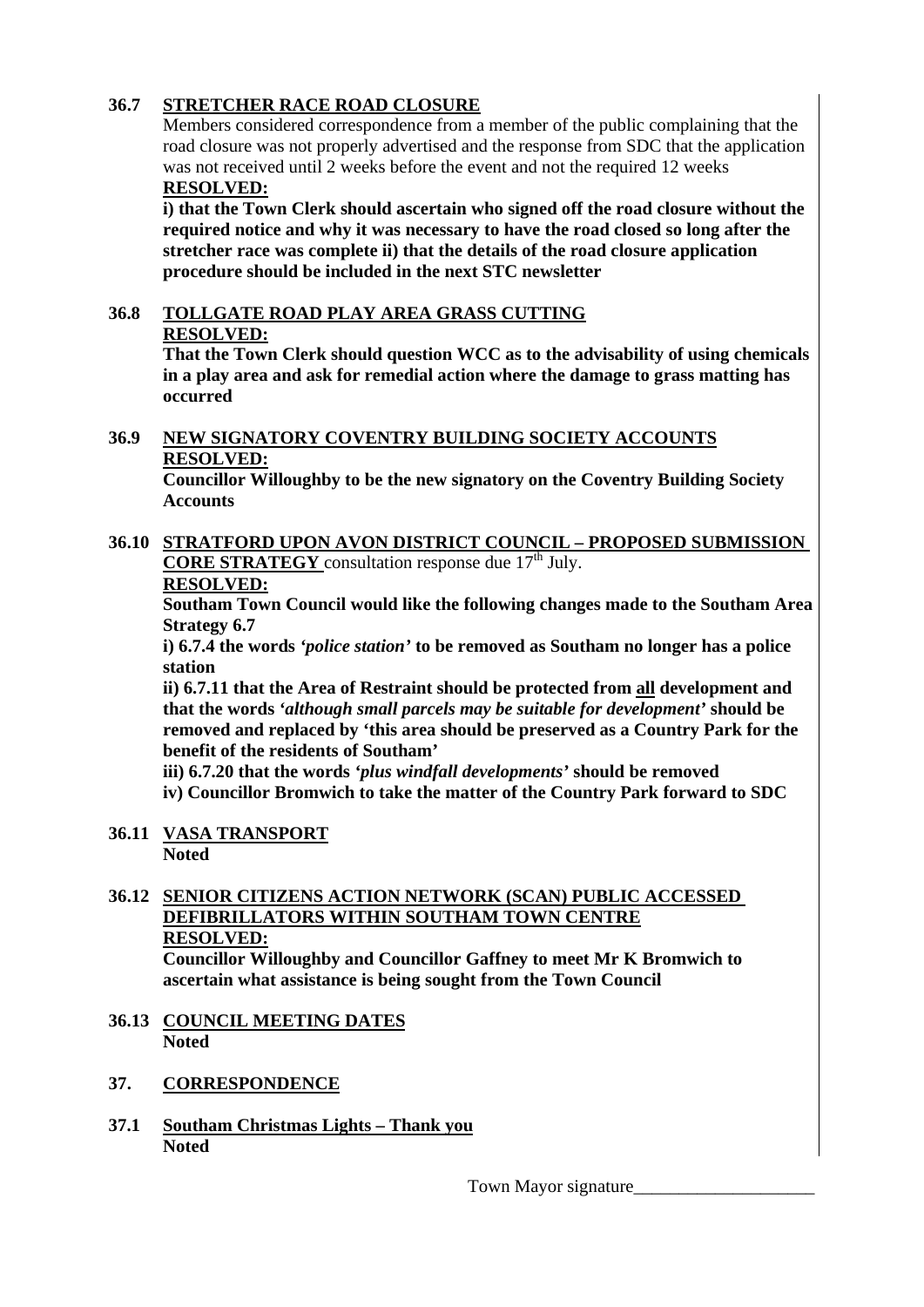# **37.2 HS2 Petition**

 **Noted** 

### **38. REPORTS FROM WORKING PARTIES**

# **38.1 TAYLOR WIMPEY DEVELOPMENT (land off Coventry Rd)**

Taylor Wimpey gave an update to the plans for the Land west of Coventry Road. Main points were

- 35% of houses are to be affordable,
- a play area is planned and is outside any S106 agreement,
- £60,000 has been allocated via S106 for investment in offsite amenity space improvement
- £476,000 Education Grant towards local schools
- £165,000 towards Bus/transport improvement locally
- £25,000 set aside for Ash path improvement/extension
- Construction start approx. January 2015
- Estimated 4-5 Year phased completion of whole site
- There is potential for approx.. 40 additional houses but these would be considered in a separate Planning application in the future if demand for houses remains high.

### **38.2 PROPOSED BANNER HOMES DEVELOPMENT ( Manders Croft)**

Banner Homes presented their plans for further development of the Manders Croft estate.

- 32 Attendees to the open exhibition held early this year
- Only 3 people who attended exhibition were in favour
- Development size will be approx.. 77 Units
- Outline Planning permission will be sought shortly
- 35% of housing to be Affordable/social

# **38.3 FUNDING FOR GRANGE HALL**

The Town Council submitted a Grant Application for the New Homes Bonus Grant Scheme for new Hall and Stage Curtains and repainting of the Hall. The Grant Application has been successful in part, awarding the Town Council a grant of up to £5k for new hall & stage curtains but nothing for re-painting and advised the Town Council to speak to Tony Perks.

The cost of the curtains will be £4k so the Town Clerk is in the process of placing an order.

The cost of the repainting is £3200; in addition repairs are also required to the chair store in order for the walls to be lined to stop the chairs damaging the wall. The cost for this work is £1275.00. The total cost of both works is £4475.00 (net cost)

The Town Clerk has received written confirmation from Tony Perks at SDC confirming that they are prepared to go 50/50 with STC for this work to be done, therefore Members considered funding the repainting of the hall and chair store works at a cost to the Council of £2237.50 . The Town Council has just over £12k in Grange Hall Ear Marked Reserves and a further £2k in the 2014/15 budget **RESOLVED:**

**The Council agreed to fund the project from Grange Hall Ear marked reserves at a cost to the Council of £2237.50**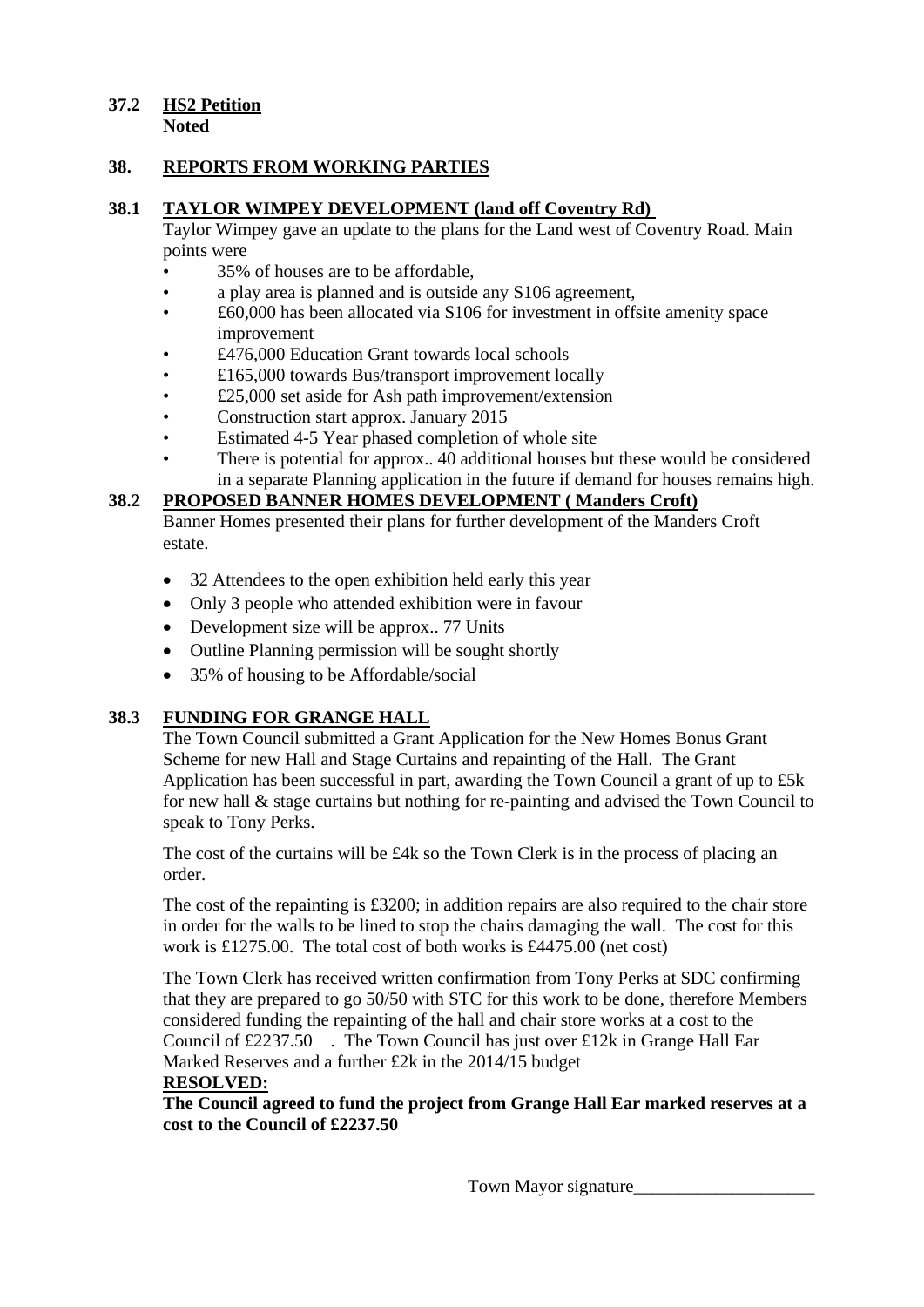#### **38.4 QUESTIONNAIRE – GRO WARWICKSHIRE ( up to £2.5m for Warwickshire to support rural projects)**

Members considered the questionnaire

# **RESOLVED:**

**that Councillor Pratt would enquire with Stratford District Council whether the funding was appropriate for an application towards a burial ground. If there was a chance of success the application would be completed and submitted by Councillor Pratt due to deadlines.** 

## **38.5 SAFETY & SPEED ON WELSH ROAD WEST**

Members considered correspondence from Southam College regarding speeding concerns along Welsh Road West

### **RESOLVED:**

**Southam Town Council would request that our County Councillor be approached about a change in speed limit within the Town boundaries down to 20 MPH, and would also be asked to support the possibility of a permanent crossing along Welsh Road West close to where the Lollipop lady operates.** 

# **38.6 PLANNING APPLICATIONS**

Bloor Homes and Southam United Football Club attended to update the Town Council on amendments to the Planning application

- A reduction in Social/affordable housing was needed to make the whole project viable
- 20% of Housing will now be Affordable/social
- Independent Consultants have been working with Stratford District Council to determine the financial viability of the project; the break in policy is backed up by these consultants and is agreed with SDC.
- There are 4 x 2 bed houses for sale privately
- There are 30 2 x bed Flats available to buy privately
- If house prices increase and the financial model of the project improves, monies will be paid to SDC from Bloor Homes to help fund future Social housing needs.

### **RESOLVED:**

### **To respond to the application as follows:**

**Southam Town Council are concerned about the lower number of affordable housing, a 55% drop from the original application but does understand the Stratford District Councils own consultants decision to lower the number based on the financial affordability of the development. Southam Town Council must insist on being involved in discussions on the Section 106 from the outset and would like the possibility to have a contribution towards a new burial ground and NHS provision within the town. Southam Town Council would insist that any windfall from an increase in property values which would result in a further contribution from Bloor Homes towards affordable housing in future developments should be ring-fenced for Southam only and not used anywhere else in the district.** 

#### **38.7 QUESTIONS FOR COUNTY AND DISTRICT COUNCILLORS** None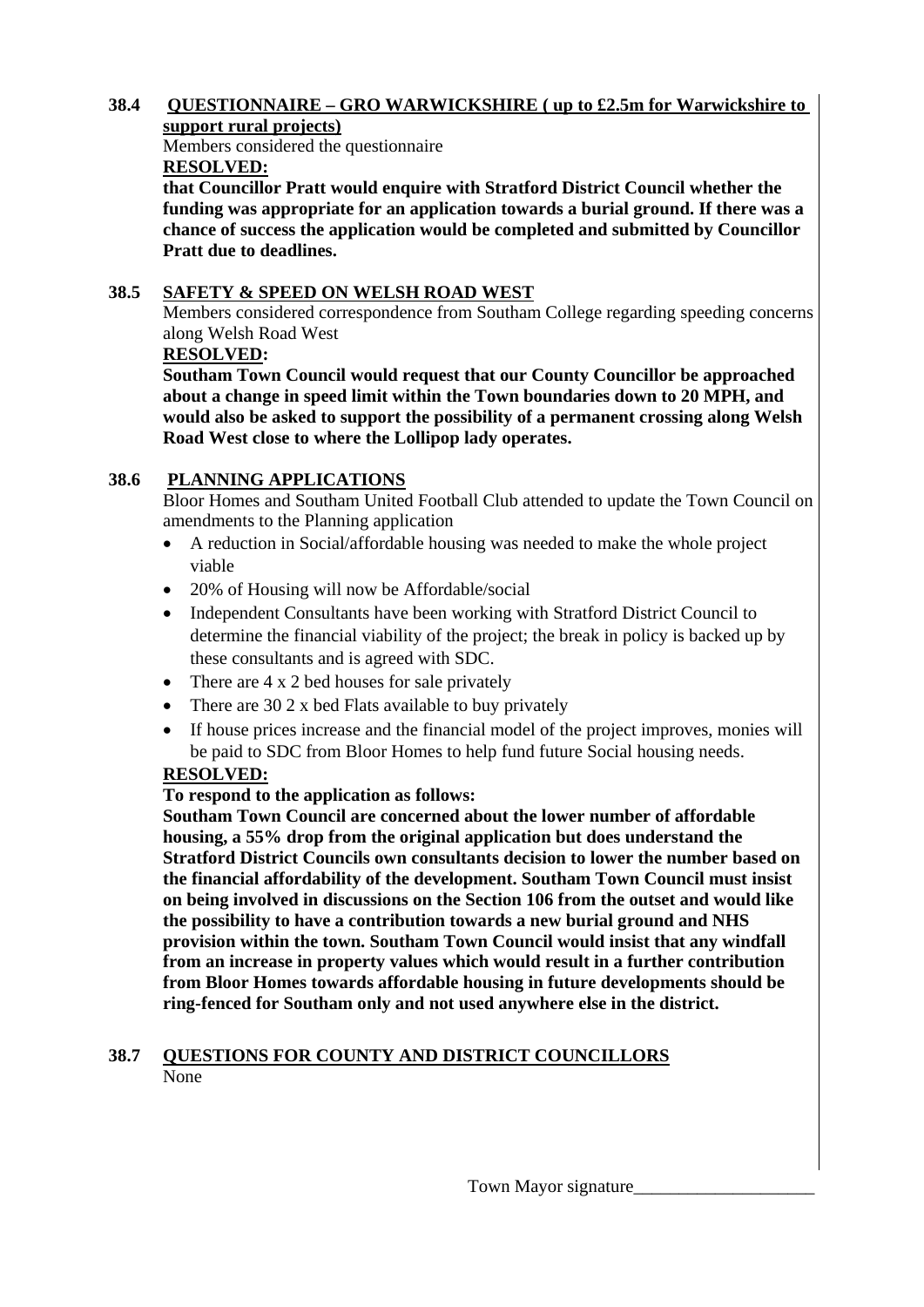# **39. MEMBERS ITEM – COUNCILLOR T BROMWICH RESOLVED:**

## **To move this item to the confidential part of the meeting**

#### **40. INFORMATION FROM COUNTY COUNCILLORS**

Cllr Appleton advised:

- That funds may be available for 20mph speed limits and that the matter is going back to Cabinet in the Autumn
- That developer contribution for each application is considered on its individual merits
- That he would supply a copy of WCC social media policy

### **41. EXCLUSION OF THE PUBLIC FROM THE MEETING**

### It was moved and

**RESOLVED: that pursuant to Section 1(2) of the Public Bodies (Admission to Meetings) Act 1960 the public be excluded from the meeting because publicity would be prejudicial to the public interest by reason of the confidential nature of the business to be transacted** 

 **RESOLVED: i) to invite Councillor Appleton to remain to answer questions on item 6 on the Town Clerks confidential report ii) to deal with item 6 first** 

 **Councillor Mike Gaffney left the meeting at 9pm** 

# **42 TOLLGATE ROAD LEASE**

Members considered the draft lease and the request to negotiate a license for contractors to have access across the leased land to facilitate ground works on the area to be used by the school.

### **RESOLVED:**

### **i) to accept the draft lease**

 **ii) that the Town Clerk, in conjunction with the Mayor and Deputy Mayor, agree a license for access, subject to agreement on use of a 'considerate constructor' reinstatement of land and compensation for inconvenience** 

- **43. STAFF SALARIES AND PAYMENT FOR SERVICES RESOLVED: To authorise payments of staff salaries dated June 2014**
- **44. TAYLOR WIMPEY DEVELOPMENT 13/02947/OUT- DRAFT S106 AGREEMENT Noted**
- **45. MAYFIELD ROAD OPEN SPACE RESOLVED: That the Town Clerk, Mayor and Deputy Mayor would open negotiations with the Diocese regarding a new lease**
- **46. ORBIT DEVELOPMENT COMMUNITY ROOM LEASE** Members considered the confirmation from SDC regarding costs and the Community Use agreement  **RESOLVED: i) to accept SDC's confirmation on costs**